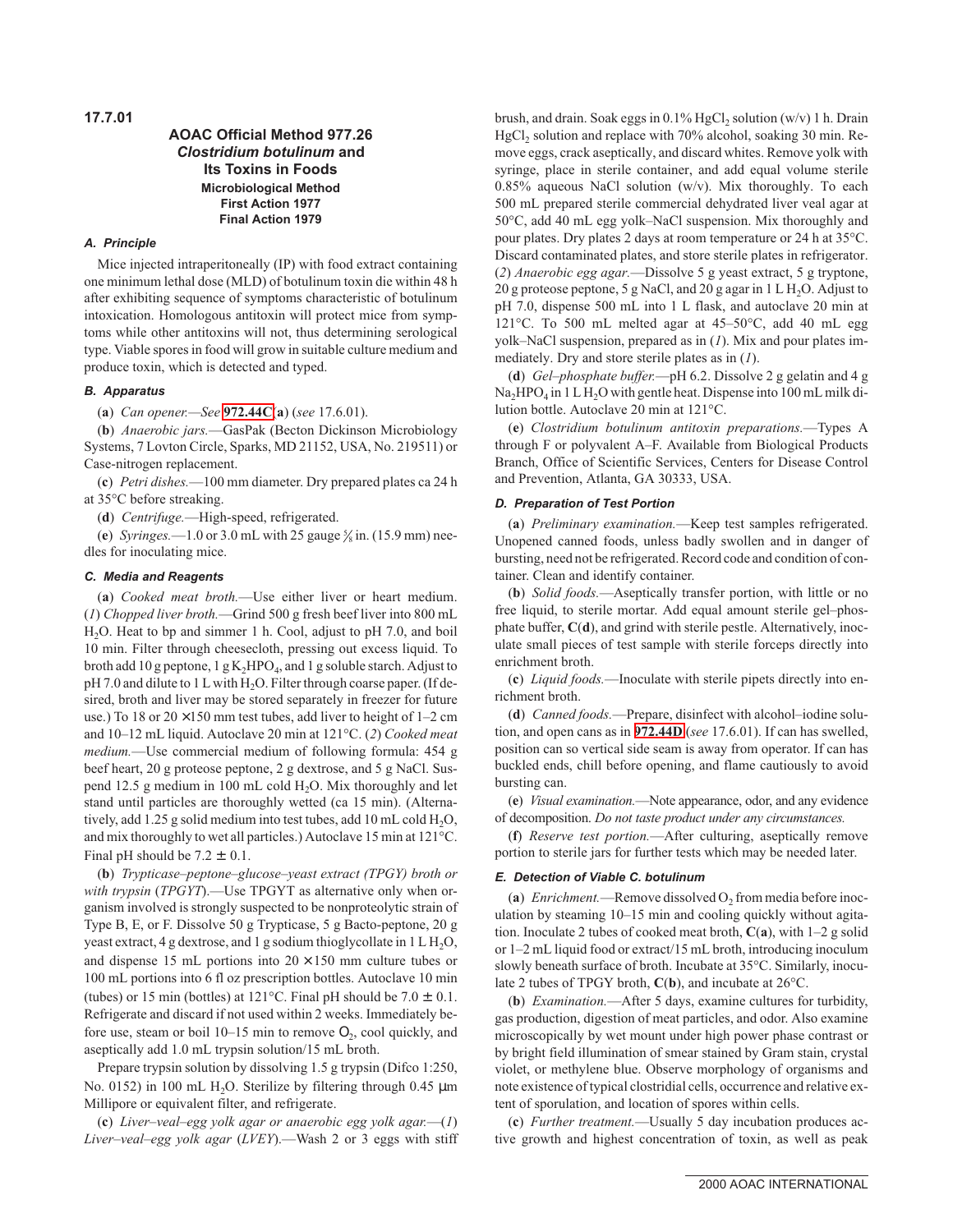sporulation. Retain culture in refrigerator for pure culture isolation. If there is no growth after 5 days, incubate additional 10 days to detect possible delayed germination of *C. botulinum* spores before discarding culture as sterile.

## **F. Isolation of Pure Cultures**

If good sporulation has occurred, *C. botulinum* is more readily isolated from mixed flora in enrichment culture or from original sample.

(**a**) *Pretreatment.*—Add equal volume filter-sterilized absolute alcohol to 1–2 mL culture or test portion in sterile screw-cap tube. Mix well and incubate at room temperature 1 h. Alternatively, heat 1–2 mL enrichment culture 10–15 min at 80°C to destroy vegetative cells. (Do not use heat treatment for nonproteolytic type *C. botulinum.*)

(**b**) *Plating.*—With inoculating loop, streak 1 or 2 loopfuls of alcohol or heat-treated cultures, diluted if necessary, to either or both liver–veal–egg yolk agar or anaerobic egg yolk agar dried plates in manner to obtain isolated colonies. Incubate plates ca 48 h at 35°C under anaerobic conditions of Case anaerobic jar or GasPak systems, or equivalents.

(**c**) *Selection of colonies.*—Typical colonies are raised or flat, smooth or rough, and commonly show some spreading and have irregular edge. On egg yolk media, colonies usually exhibit surface iridescence when examined by oblique light. This luster zone is referred to as "pearly layer.'' Zone usually extends beyond and follows irregular contour of colony. Besides pearly zone, colonies of Types C, D, and E are ordinarily surrounded by wide (2–4 mm) zone of yellow precipitate. Colonies of Types A and B generally show smaller zone of precipitation. Not all typical colonies will produce toxin. Some members of genus *Clostridium* have typical morphological characteristics but do not produce toxins.

(**d**) *Cultures.*—With sterile transfer loop, inoculate each of 10 selected colonies into tube of sterile medium: (*1*) TPGY broth for*C. botulinum* Type E, incubating 5 days at 26°C; and (*2*) cooked meat broth for other toxin types, incubating 5 days at 35°C. Use cultures for confirmation as in (**e**) and for detection and identification of toxin as in**G**.

(**e**) *Confirmation.*—Streak culture from (**d**) in duplicate on egg yolk agar plates, incubating one plate anaerobically and other plate aerobically at 35°C. If colonies typical of *C. botulinum* are found on anaerobic plate and no growth is found on aerobic plate, culture may be pure. Failure to isolate *C. botulinum* from one of selected colonies may indicate that its population relative to mixed flora is low. Repeated serial transfers through additional enrichment steps, **E**(**a**), may increase numbers sufficiently to permit isolation. Store pure culture, (**d**), either under refrigeration, on glass beads, or lyophilized.

#### **G. Detection of Toxin**

(**a**) *Preparation of test sample.*—Extract solid foods with equal volume gel–phosphate buffer, **C**(**d**), macerating with sterile, pre-chilled mortar and pestle. Centrifuge extract and liquid foods containing suspended solids under refrigeration. Rinse empty containers suspected of having held toxic foods with few mL gel–phosphate buffer. Use minimum volume to avoid dilution of toxin.

(**b**) *Trypsin treatment.*—Toxins of nonproteolytic types, if present, may need trypsin activation to be detected. Do not use trypsin treatment with TPGYT culture which already contains trypsin. Further treatment may degrade any fully activated toxin present in culture.

Adjust portion of food supernate, (**a**), liquid food, or cooked meat culture, if necessary, to pH 6.2 with 1M NaOH or HCl. Prepare saturated trypsin solution by dispersing 1 g trypsin (Difco 1:250) in 10 mL H2O in clean culture tube. Mix 0.2 mL trypsin solution with 1.8 mL liquid to be tested. Incubate 1 h at 37°C with occasional gentle agitation.

(**c**) *Toxicity testing.*—Conduct each test in duplicate, i.e., on trypsin-treated and untreated materials. Dilute portions of untreated and treated food supernate, liquid food, or culture 1:2, 1:10, and 1:100, respectively, with gel–phosphate buffer. Inject separate pairs of mice, ca 15–20 g, IP with original and diluted fluids, treated and untreated, using syringe, **B**(**e**). Heat 1.5 mL original untreated fluid 10 min at 100°C for control. Cool and inject pair of mice each with 0.5 mL heated fluid. These mice should not die because botulinum toxin, if present, is inactivated by this heat treatment.

Observe mice periodically for 48 h, recording symptoms and time of deaths. Typical symptoms of botulism usually begin within 24 h with ruffling of fur, followed in sequence by labored breathing, weakness of limbs, and finally total paralysis with gasping for breath, followed by death due to respiratory failure. Death without symptoms of botulism is not sufficient evidence that injected material contained botulinum toxin. Deaths may occur from chemicals present in fluid or from trauma.

If after 48 h, all but mice receiving heated preparation have died, repeat toxicity test, using higher dilutions of fluids. It is necessary to have dilutions that kill as well as dilutions that do not kill to establish an end point or MLD as estimate of amount of toxin present. MLD is contained in highest dilution killing both (or all) mice inoculated. Calculate MLD/mL.

## **H. Typing of Toxin**

Dilute monovalent antitoxins to Types A, B, E, and F in 0.85% aqueous NaCl solution to concentration of 1 International Unit/0.5 mL. Prepare enough diluted antitoxin to inject 0.5 mL into each of 2 mice for each dilution of preparation to be tested.

Use toxic preparation which gave greatest number of MLD, either treated or untreated. If untreated, same preparation can be used as was used for toxicity testing; if trypsinized preparation was most lethal, prepare freshly trypsinized fluid because continued action of trypsin may destroy toxin. Prepare dilutions to cover range of at least 10, 100, and 1000 MLD below previously determined end point of toxicity.

Inject several groups of mice IP, each mouse receiving 0.5 mL of one of diluted antitoxins, 30–60 min before challenging them with IP injection of toxic preparations.

Inject pairs of mice protected by specific monovalent antitoxin injection IP with each dilution of toxic preparation. Also inject pair of unprotected mice (no injection of antitoxin) with each toxic dilution as control. (This protocol requires 30 mice: 3 pairs for each of the 4 monovalent antitoxins [A, B, E, and F], each pair to receive challenge of one of the 3 dilutions of toxic preparation  $[2 \times 3 \times 4 = 24]$  plus one pair of unprotected mice for each dilution of toxic material as control  $[2 \times 3 = 6]$ ).

Observe mice 48 h for symptoms of botulism and record time of deaths. If results indicate that toxin was not neutralized, repeat test, using monovalent antitoxins to types C and D, plus polyvalent antitoxin pool of Types A through F.

### **I. Interpretation**

Toxin in food means that product, if consumed without thorough heating, could cause botulism. Presence of toxin in food is required for botulism to occur. Viable *C. botulinum*, but no toxin, in food is not proof that food in question caused botulism. Ingested organisms may be found in alimentary tract, but are considered to be unable to multiply and produce toxin *in vivo.*